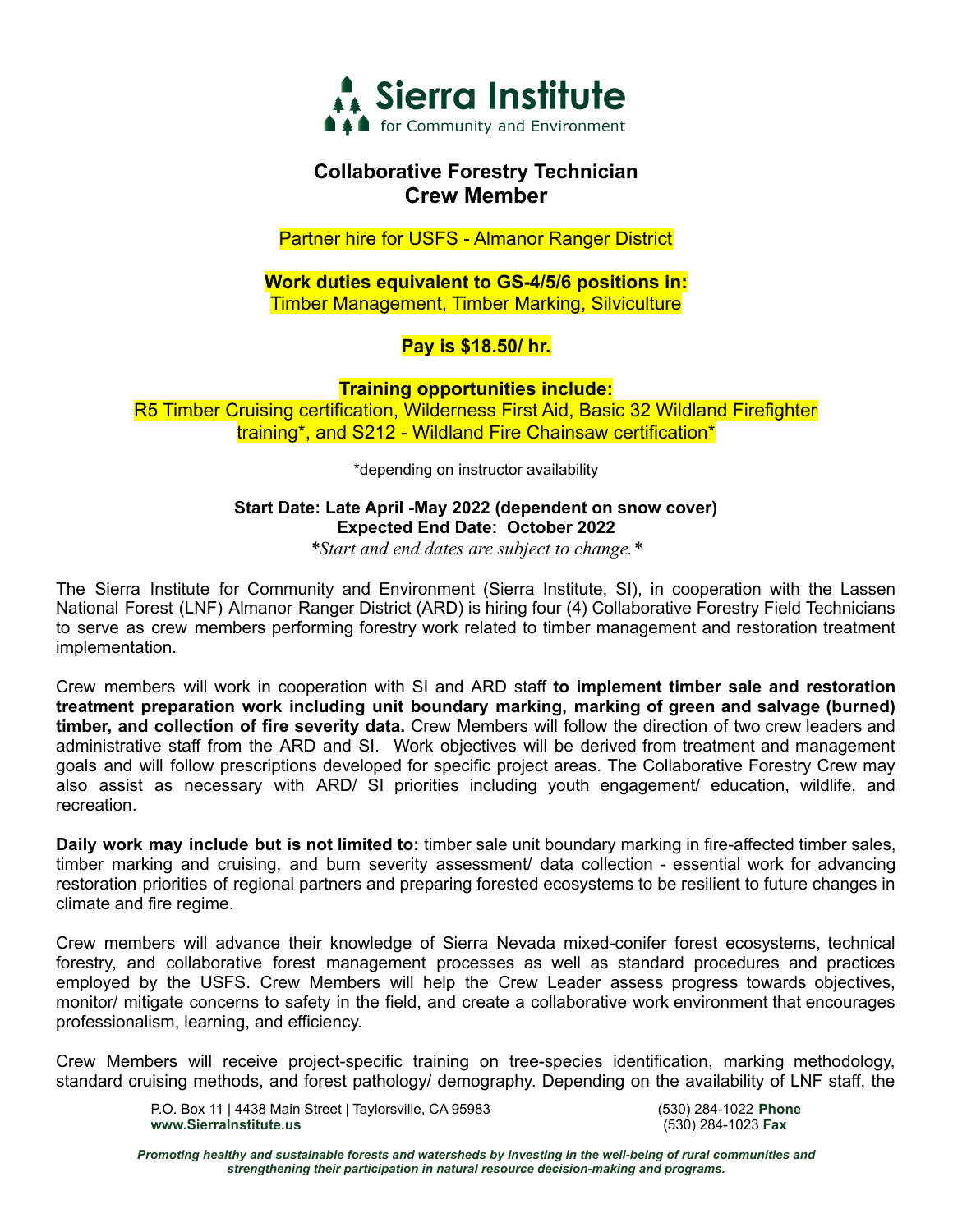

crew may have the opportunity to test for the USFS Region 5 timber cruising certification.

The majority of project work will occur within the boundary of the recent Dixie Fire (2021) and Crew objectives will support several projects in various stages of implementation. The Dixie Fire burned with mixed severity across much of the Almanor Ranger District and the Crew will experience a diverse and beautiful fire affected landscape while working in the field.

Crew Members must be organized, open to learning, possess the ability to motivate and support their fellow Crew Members and Crew Leader, and be willing to work hard in a physically demanding role. This position requires hiking while carrying a heavy pack and paint and mitigating known and unforeseen hazards such as smoke, heat, and strong wind. This crew will utilize a 4-10 work schedule consisting of four 10-hour days followed by three days off.

# **Qualifications**

- Experience towards a degree or certificate in Forestry, Natural Resource Management, Ecological Restoration or related field(s), OR equivalent work experience in forestry or conservation (e.g. trail maintenance, wildland firefighting, botany, wildlife, or hydrology).
- Experience with standard forestry field techniques, timber marking/ cruising, and ecology and natural systems of the Sierra Nevada.
- Ability to use compasses, topographic maps, and handheld GPS units or tablets to navigate and collect data in the field.
- Good physical conditioning to work and walk in the forest all day carrying day-packs with equipment during all types of weather.
- An ability to bring adaptability and improvisation, critical thinking skills, and creativity to the field.
- Ability to be punctual, diligent, and thorough in their work and support a similarly strong work ethic amongst crew members.
- Possess a valid, clean, state-issued driver's license, with an ability to safely operate a 4WD vehicle.

*We invite all interested parties to apply including those belonging to Tribal communities, women, POC, and LGBTQ+ persons.*

*Skills or experiences that can fill in for qualifications will be considered.*

### **Compensation**

*Compensation is \$18.50 per hour.* Health benefits through Sierra Institute are not available for this position but may be obtained through Covered California (http://www.coveredca.com/). Field staff will be provided monthly sick time, paid holidays, and a set number of paid wildfire mitigation leave. Paid wildfire mitigation leave is intended to mitigate work days impacted by wildfire or smoke.

### **How to Apply**

Please send your resume, cover letter, and contact information for three references as **one pdf** to **jobs@sierrainstitute.us** with **"Forestry Technician - Crew Member"** in the subject line.

Please include where you heard about the job in the text of the email (please be as specific as possible). Position is open until filled, applications will be reviewed on a rolling basis. Please call 530.284.1022 or email jobs@sierrainstitute.us if you have questions.

### **About the Sierra Institute**

P.O. Box 11 | 4438 Main Street | Taylorsville, CA 95983 (530) 284-1022 **Phone www.SierraInstitute.us** (530) 284-1023 **Fax**

*Promoting healthy and sustainable forests and watersheds by investing in the well-being of rural communities and strengthening their participation in natural resource decision-making and programs.*